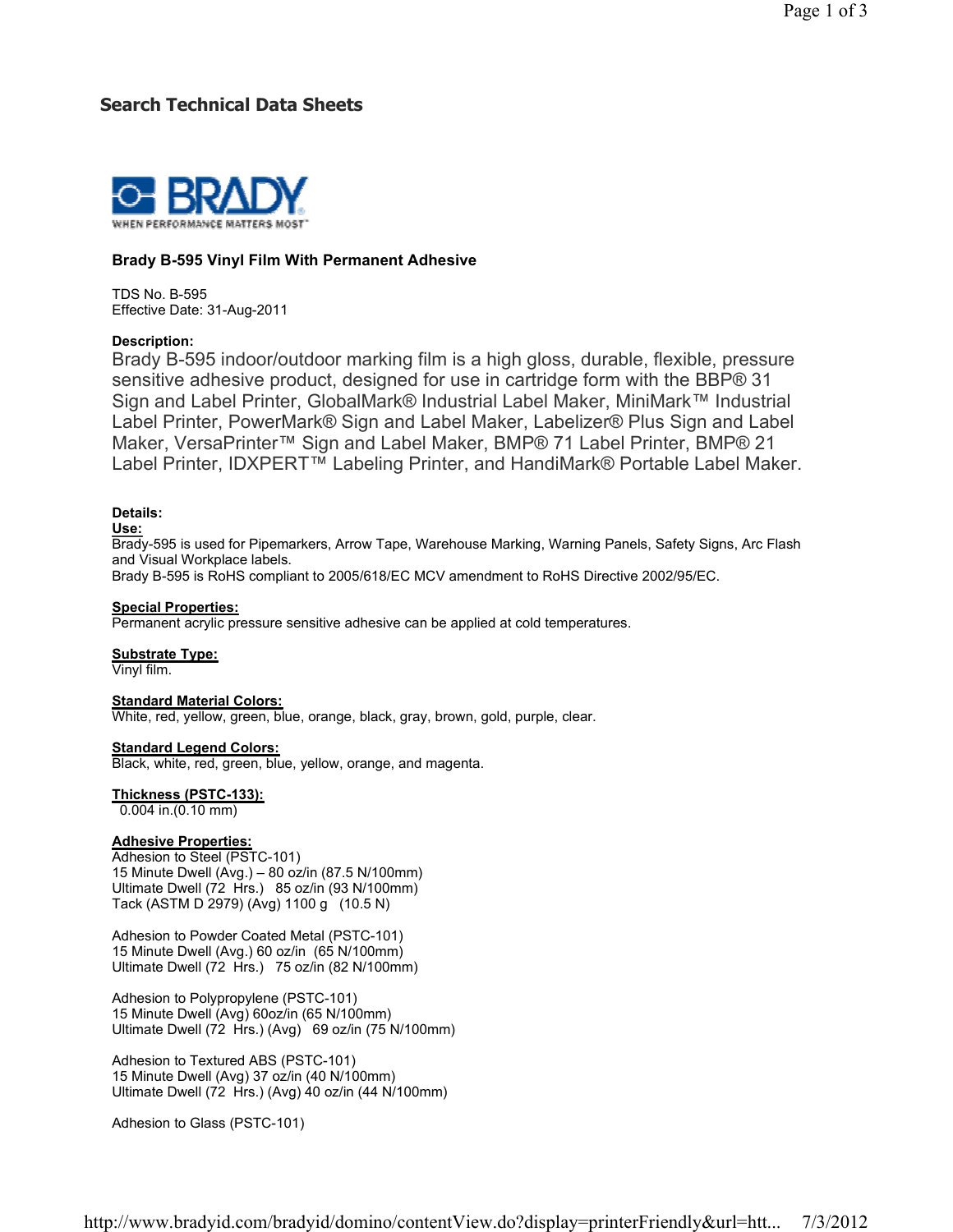15 Minute Dwell (Avg) 82 oz/in (90 N/100mm) Ultimate Dwell (72 Hrs.) (Avg) 88 oz/in (96 N/100mm) Note - B-595 is not recommended for Bare concrete or Unpainted Wood

## Abrasion Resistance (Method 5306 of U.S. Federal Test Method Std. No. 191A):

CS-10 wheels, 500 g wts. The printed legend withstands up to 250 cycles.

## Gloss (ASTM D 523):

60 ° 50 Gardner Units minimum.

### Minimum Application Temperature:

0°F (-18°C).

## Service Temperature:

 $-40^{\circ}$ F to 180 $^{\circ}$ F (-40 $^{\circ}$ C to 82 $^{\circ}$ C).

## Average Outdoor Durability:

8-10 years (Average expected outdoor life of product will depend on user definition of failure, climatic conditions, mounting techniques and material color.) Ribbon and material UV resistance does not represent ribbon wear. A polyester overlaminate is recommended for harsh environments - long term exposure to wind and rain.

### Chemical Resistance:

Samples were printed with the standard performance R10000 ribbon using the BBP® 31 Sign and Label Printer. Testing conducted at room temperature.

| <b>REAGENT</b>             | <b>7 DAY IMMERSION</b> | <b>DIP TEST</b>        | <b>RUB TEST</b> |
|----------------------------|------------------------|------------------------|-----------------|
| 30% Sulfuric Acid          | <b>NE</b>              | <b>NE</b>              | <b>NE</b>       |
| 10% Sulfuric Acid          | NE                     | <b>NE</b>              | <b>NE</b>       |
| 30% Hydrochloric Acid      | <b>NE</b>              | NE                     | NE              |
| 10% Hydrochloric Acid      | <b>NE</b>              | <b>NE</b>              | <b>NE</b>       |
| <b>Glacial Acetic Acid</b> | F                      | F                      | <b>NE</b>       |
| 5% Acetic Acid             | <b>NE</b>              | <b>NE</b>              | <b>NE</b>       |
| 50% Sodium Hydroxide       | <b>NE</b>              | <b>NE</b>              | <b>NE</b>       |
| 10% Sodium Hydroxide       | F                      | NE                     | NE              |
| 10 % Ammonia               | <b>NE</b>              | <b>NE</b>              | <b>NE</b>       |
| 5% Sodium Hypochlorite     | <b>NE</b>              | <b>NE</b>              | <b>NE</b>       |
| Methyl Ethyl Ketone        | F                      | F                      | F               |
| Acetone                    | F                      | F                      | F               |
| Toluene                    | F                      | F                      | F               |
| Methanol                   | F                      | <b>NE</b>              | F               |
| Isopropyl Alcohol          | F                      | <b>NE</b>              | <b>NE</b>       |
| Heptane                    | F                      | <b>NE</b>              | <b>NE</b>       |
| <b>Mineral Spirits</b>     | F                      | F                      | <b>NE</b>       |
| Turpentine                 | F                      | F                      | <b>NE</b>       |
| Kerosene                   | F                      | F                      | <b>NE</b>       |
| <b>Diesel Fuel</b>         | <b>NE</b>              | <b>NE</b>              | ΝE              |
| Gasoline                   | F                      | F                      | F               |
| <b>ASTM #3 Oil</b>         | <b>NE</b>              | <b>NE</b>              | <b>NE</b>       |
| SAE 20 Oil                 | <b>NE</b>              | <b>NE</b>              | <b>NE</b>       |
| 10% Sodium Chloride        | <b>NE</b>              | <b>NE</b>              | <b>NE</b>       |
| Alconox®                   | <b>NE</b>              | <b>NE</b>              | NE.             |
| Deionized Water            | <b>NE</b>              | $\overline{\text{NE}}$ | <b>NE</b>       |

NE = No Effect

NT= Not Tested

F= Failed (affected Sample)

7 Day Immersion: Immersed in reagent for 7 days.

Dip Test: Five 10 minute dips in reagent with 30 minute recovery.

Rub Test: Rubbed sample for 1 minute with swab soaked in reagent.

### Shelf Life:

Product testing, customer feedback, and history of similar products support a customer performance